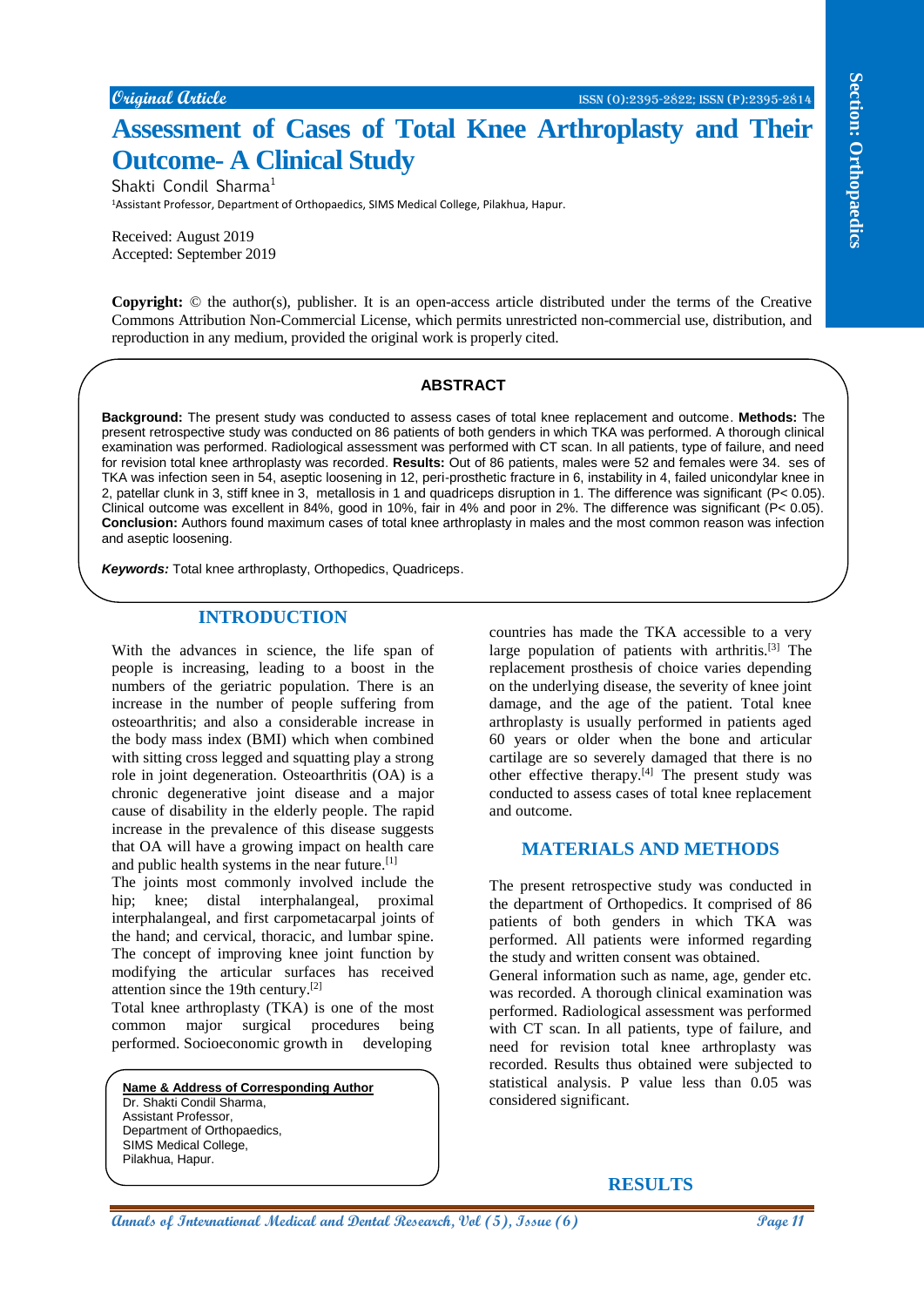#### **Sharma; Assessment of Cases of Total Knee Arthroplasty**

| <b>Table 1: Distribution of patients</b> |              |                |  |  |
|------------------------------------------|--------------|----------------|--|--|
| Gender                                   | <b>Males</b> | <b>Females</b> |  |  |
| <b>Number</b>                            | 52           | 34             |  |  |

[Table 1] shows that out of 86 patients, males were 52 and females were 34.



| Table 2: Reason of TKA   |                |         |
|--------------------------|----------------|---------|
| <b>Reason</b>            | <b>Number</b>  | P value |
| Infection                | 54             | 0.01    |
| Aseptic loosening        | 12             |         |
| Peri-prosthetic fracture | 6              |         |
| Instability              | 4              |         |
| Failed unicondylar knee  | $\mathfrak{D}$ |         |
| Patellar clunk           | 3              |         |
| Stiff knee               | 3              |         |
| Metallosis               |                |         |
| Quadriceps disruption    |                |         |

[Table 2, Figure 1] shows that reasons of TKA was infection seen in 54, aseptic loosening in 12, periprosthetic fracture in 6, instability in 4, failed unicondylar knee in 2, patellar clunk in 3, stiff knee in 3, metallosis in 1 and quadriceps disruption in 1. The difference was significant  $(P< 0.05)$ .



**Figure 2: Reason of TKA**

| Table 3: Grading of knee clinical score |                   |         |  |
|-----------------------------------------|-------------------|---------|--|
| Grade                                   | <b>Percentage</b> | P value |  |
| Excellent                               | 84%               |         |  |
| Good                                    | 10%               |         |  |
| Fair                                    | 4%                | 0.01    |  |
| Poor                                    |                   |         |  |

[Table 3, Figure 3] shows that clinical outcome was excellent in 84%, good in 10%, fair in 4% and poor in 2%. The difference was significant (P< 0.05).



#### **DISCUSSION**

Total knee replacement (TKR) has an established place in the treatment of knee osteoarthritis and is considered to be an effective intervention. TKRs are reported to relieve pain and improve mobility, the best published results reporting a 'good' or 'excellent' outcome in approximately 90% of patients.[5] A total knee arthroplasty is the surgical removal of the diseased joint and replacement with a metal hinge joint (prosthesis) that is attached to the thighbone (femur) and the shinbone (tibia).<sup>[5]</sup> In most cases, bone cement is used to fix the prosthesis to the thigh and shin bone.<sup>[6]</sup>

**Annals of Contras (Exceptional Systems**) **Process of Page 12 Page 12 Page 12 Page 12 Page 12 Page 12 Page 12 Page 12 Page 12 Page 12 Page 12 Page 12 Page 12 Page 12 Page 12 Page 12 Page 12** Nowadays, total knee arthroplasty is becoming a standard treatment for arthritic knee in terms of relief from knee pain free as well as it stabilize the knee with an appropriate range of motion and associated with substantial functional improvement.[7] Significant advances have occurred in the type and quality of the metals, polyethylene, and, more recently, ceramics used in the prosthesis manufacturing process, leading to improved longevity.<sup>[8]</sup> As with most techniques in modern medicine, more and more patients are receiving the benefits of total knee arthroplasty (TKA). This advances in the knee implant design and the surgical techniques for total knee replacement achieved successful results in reducing the pain and providing with a stable joint.<sup>[9]</sup> The present study was conducted to assess cases of total knee replacement and outcome.

In this study, out of 86 patients, males were 52 and females were 34. Kadam et al,<sup>[10]</sup> conducted a study conducted a prospective analysis of 40 cases of osteoarthritis knee patients at a tertiary care centre in Mumbai over a period of two years. Those patients who underwent total knee arthroplasty were assessed clinically and functionally using knee society score. The mean preoperative knee clinical score (KCS) was 49.40±13.79 which was increased to a postoperative score of 86.08±5.64 at the end of 6 month. Similarly the mean preoperative knee functional score (KFS) was 32.75±11.79 which was increased to a postoperative score of 84.43±9.59 at the end of 6 month. There was significant increase in KCS and